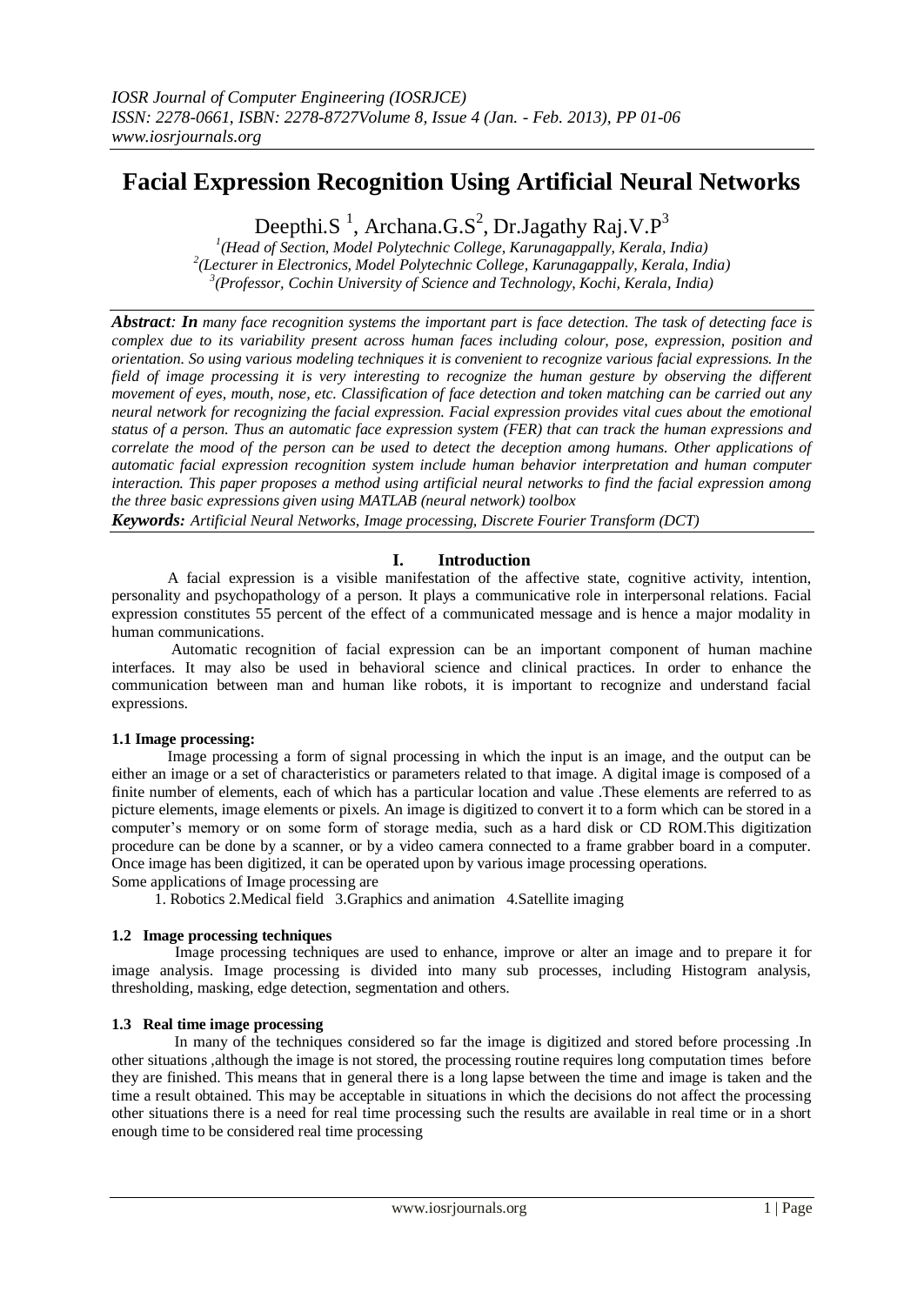# **1.4 Image processing toolbox:**

Matlab is complemented by a family of application specific solutions called toolboxes. The image processing toolbox is a collection of MATLAB functions (called m-functions or m-files) that extend the capability of the MATLAB environment for the solution of digital image processing problems .Other toolboxes that used to complement the image processing tool boxes are the signal processing,NeuralNetworks,Fuzzy logic and wavelet Toolboxes

# *1.4.1 Image Types:*

The toolbox supports four types of images. They are grey scale images, binary images, indexed images and RGB images. A gray scale image is a data matrix whose value represents shades of gray. A binary image is a logical array of 0s and 1s.An indexed image does not explicitly contain any colour information .It pixel values represent indices into a colour lookup table .Colours are applied by using these indices into a colour lookup table (LUT).Colours are applied by using these indices to look up the corresponding RGB triplet in the LUT.An RGB image is a three dimensional byte array that explicitly stores a colour value for each pixel.RGB image array are made up of width,heightand three channels of colour information.

# **II. Artificial Neural Network**

 An Artificial Neural Network often just called a neural network is mathematical model inspired by biological neural networks. A neural network consists of an interconnected group of artificial neurons, and it processes information using a connectionist approach to computation. In most cases a neural network is an adaptive system that changes its structure during a learning phase. Neural networks are used to model complex relationships between inputs and outputs or to find patterns in data.

# **2.1 Architecture of typical artificial neural networks**

Artificial neural networks can be defined as model reasoning based on the human brain. The brain consists of a densely interconnected set of nerve cells or basic information processing unit called neurons. An artificial neural networks consists of a number of very simple processors, also called neurons, which are analogous to the biological neurons in the brain



# **2.2 The Perceptron**

The Perceptron is a type of artificial neural network. It can be seen as the simplest of feed forward neural network; a linear classifier. The perceptron is a binary classifier that maps its input x (a real valued vector) to an output value  $f(x)$ 

(a single binary value) across the matrix.

 $F(x) = 1$ , if w.x+b>0

$$
= 0
$$
, elsewhere

w is a vector of real valued weights and w.x is the dot product (which compute the weighted sum) .b is a "bias" a constant term that does not depend on any input value. The value of  $f(x)(0 \text{ or } 1)$  is used to classify x as either a positive or a negative instance in the case of a binary classification problem .The bias can be thought of as offsetting the activation function ,or giving the output neuron a base level of activity. If b is negative, then the weighted combination of inputs must produce a positive value greater than –b in order to push the classifier neuron over the 0 threshold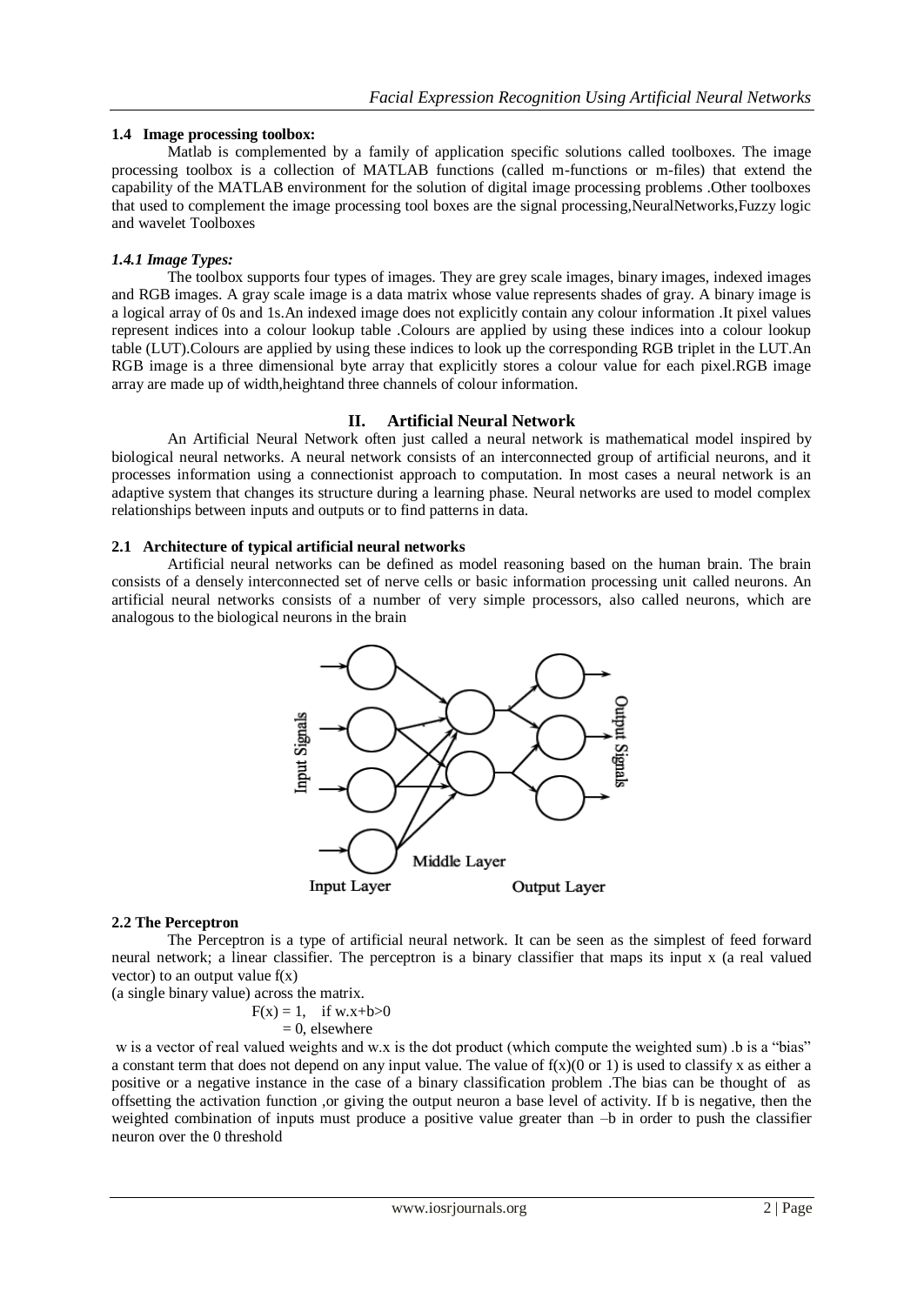### **2.3 Advantages of Neural Networks**

- \* A neural network can perform tasks that a linear program can not
- \* When an element of neural network fails, it can continue without any problem by their parallel nature.
- \* A neural network learns and does not need to be reprogrammed.
- \* It can be implemented in any application
- \* It can be implemented without any problem

### **2.4 Disadvantages**

- \* The neural needs training to operate
- \* The architecture of neural network is different from the architecture of microprocessors therefore needs to be emulated
- \* Requires large processing time for large neural networks



Fig(2) Scheme of work

### **3.1 Input Image**

 Images used for facial expression recognition are static images. With respect to the spatial, chromatic and temporal dimensionality of input images, 2D monochrome facial image sequences are the most popular type of pictures used for automatic expression recognition. A data base of facial expression images is collected. Three expressions happy, sad and neutral is taken and identified. Fig(3)shows some sample images .3



Fig (3) sample images

### **3.2 Cropping**

 Cropping of image is done in order to obtain the specific portions required for expression recognition. The regions including eye and mouth are cropped out for this. Fig(4) shows some cropped images



#### **3.3 Feature area extraction**

 Two feature areas are selected to find out expression of image. Here we select the eye and mouth areas F ig (5)shows an example



Fig (5) Extracted eye and mouth areas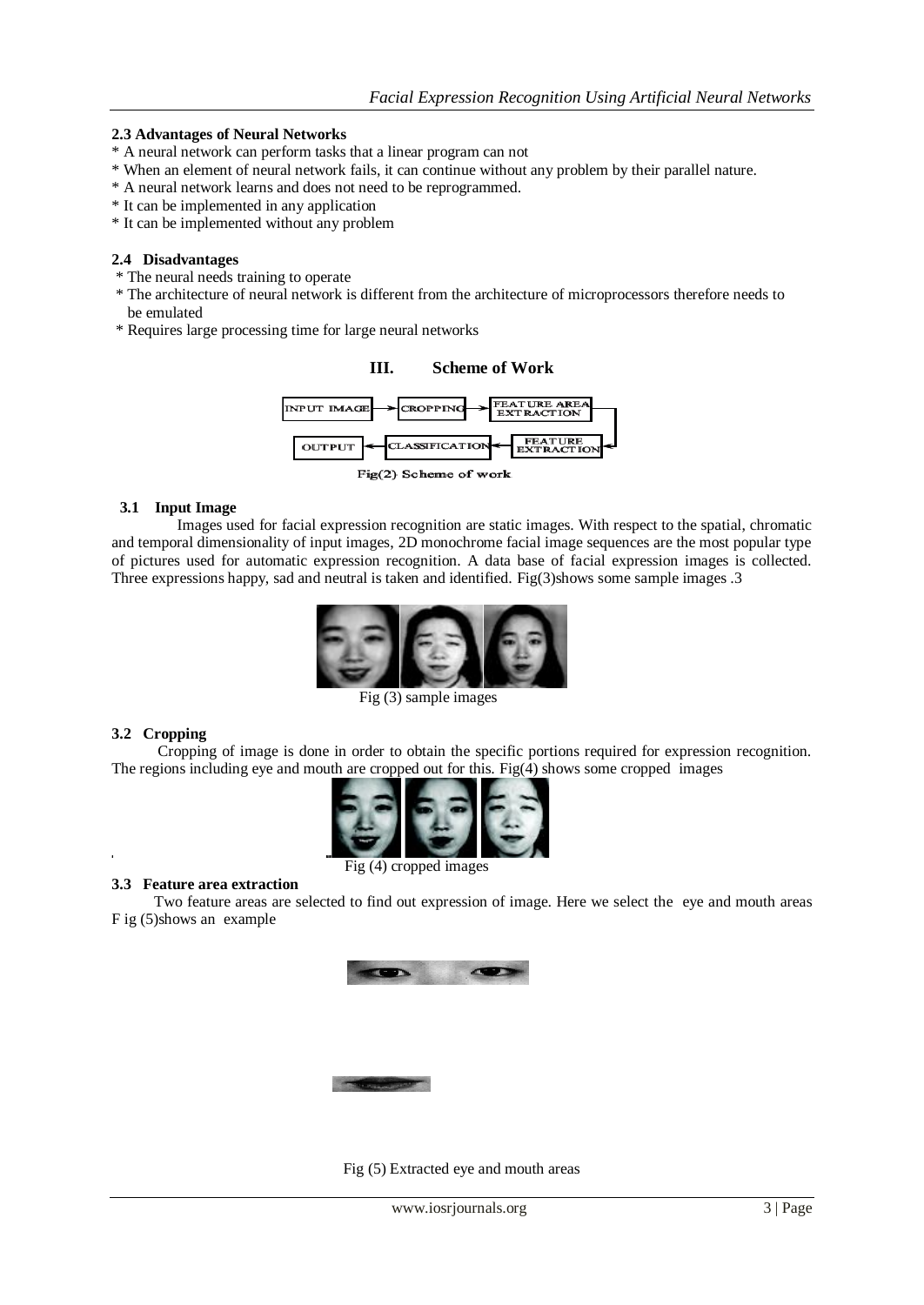### **3.4 Feature extraction**

 The ultimate aim of the image processing application is to extract important features from image data.2D DCT is used for feature extraction .In transformed image significant number of coefficients has small magnitudes and can discard entirely without losing image features.

### **IV. Discrete Cosine Transform**

A Discrete Cosine Transform (DCT) expresses a sequence of finitely many data points in terms of a sum of cosine functions oscillating at different frequencies.DCTs are important to numerous applications in science and engineering ,from loss compression of audio and images ,to spectral methods for the numerical solution of partial differential equations. The use of cosine rather than sine function is critical in these applications: for compression, it turns out that cosine functions are much for efficient, where for differential equations the cosines express a particular choice of boundary conditions.

Face images have high correlation and redundant information which causes computational burden in terms of processing speed and memory utilization. The DCT transforms images from the spatial domain to the frequency domain. Since lower frequencies are more visually significant in an image than higher frequencies, the DCT discards high-frequency coefficients and quantizes the remaining coefficients. This reduces data volume without sacrificing too much image quality

The DCT and in particular the DCT II is often used in signal and image processing especially for loss data compression ,because it has a energy compaction .Most of the signal information tends to be concentrated in a few low frequency components of the DCT.

The DCT can be regarded as a discrete time version of the Fourier cosine series. It is a close relative DFT, a technique for converting a signal into elementary frequency components. Unlike DFT, DCT is real valued and provides a better approximation of a signal with fewer coefficients.

The formulae for a 2D DCT:

$$
C_{u} = \begin{cases} \frac{1}{\sqrt{2}}, & \text{if } u = 0\\ 1, & \text{else} \end{cases}
$$
  

$$
C_{V} = \begin{cases} \frac{1}{\sqrt{2}}, & \text{if } v = 0\\ 1, & \text{else} \end{cases}
$$
  

$$
F_{UV} = \frac{1}{4} Cu \ C v \ \sum_{y=0}^{N-1} \sum_{x=0}^{N-1} \text{Sxy} \cos(u\pi \frac{2y+1}{2N}) \cos(u\pi \frac{2x+1}{2N})
$$
 (1)

### **4.1. IDCT**

 The IDCT function is the inverse of the DCT function. The IDCT reconstructs a sequence from its discrete cosine transform (DCT) coefficients. To rebuild an image in spatial domain from the frequencies obtained, we use the IDCT formulae:

$$
C_{u} = \begin{cases} \frac{1}{\sqrt{2}}, & \text{if } u = 0 \\ 1, & \text{else} \end{cases}
$$
  

$$
C_{v} = \begin{cases} \frac{1}{\sqrt{2}}, & \text{if } v = 0 \\ 1, & \text{else} \end{cases}
$$
  

$$
\therefore S_{xy} = \frac{1}{4} \sum_{y=0}^{N-1} \sum_{x=0}^{N-1} Cu \text{ Cv } Fuv \cos(ux \frac{2y+1}{2N}) \cos(ux \frac{2x+1}{2N})
$$
 (2)

The 2-dimensional DCT of all the cropped images are computed using the Matlab DCT2. Then a 20\*20 matrix consisting of comparatively higher coefficients are selected and finally from that matrix, 20 values are selected. This is done both for the eye portions and for the mouth portion..Table (1) shows the DCT values for selected portions extracted from the sample picture below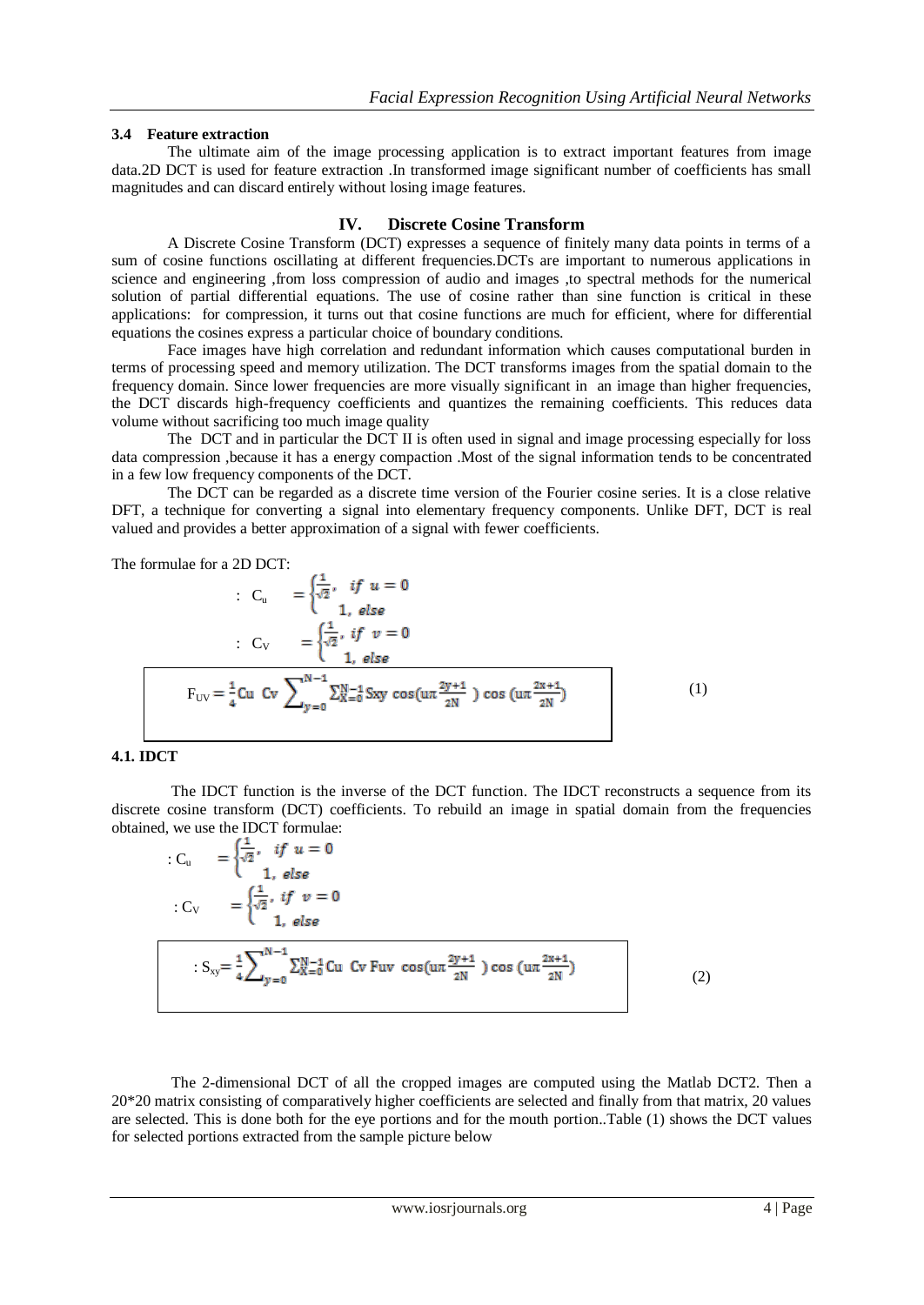

# **Table.1**

| <b>Extracted Area</b> | <b>DCT</b> Values                                                                                                                                 |
|-----------------------|---------------------------------------------------------------------------------------------------------------------------------------------------|
| EYE PORTION           | 10674, -1087, -2922, -306, 907, 80,<br>1473, 46, 348, 8, 238, 41, 80, 28,<br>$-14,149,380, -2922, -136, -344$                                     |
| <b>MOUTH PORTION</b>  | 6602.1, 882.7, 842.3, 653.1, 287.1, -21.4,<br>$-180.2, -55.4, -64.2, 134.9, 441.4, -9.2,$<br>54.6, 48.6, 24.7, -10.4, 842.3, -18.5, -83.2, -228.1 |

All these values are appended together to form a single matrix, whose values are then scaled down.

# **V. Classification**

The neural network is a five layered perceptron where the output layers have three neurons for happy, sad and normal classes each. The number of neurons is 40, 20, 10 and 3 respectively. The network is trained in supervised manner using input and target. Here inputs are 40 coefficients of DCT of mouth and eye of happy, neutral and sad images. Targets are user defined for three expressions .We used [100] for happy,[010]for neutral and [001] for sad. Multilayer layer perceptron have trained with conjugate gradient method.

# **VI. Network Architecture**

The number of neutrons is 40, 20, 10(hidden) and 3respectively.Standard back propagation is a gradient descent algorithm, in which the network weights are moved along the negative of the gradient of the performance function .Back propagation refers to the manner in which the gradient is computed for nonlinear multilayer networks.

There are generally 4 steps in training process. They are

- 1. Assemble the training data
- 2. Create the network object
- 3. Train the network
- 4. Simulate the network response to new input



# **VII. Conjugate Gradient Method**

The basic back propagation algorithm adjusts the weights in the steepest descent direction (negative of the gradient).This is the direction in which the performance function is decreasing most rapidly. It turns out that, although the function decreases most rapidly along the negative of the gradient, this does not necessarily